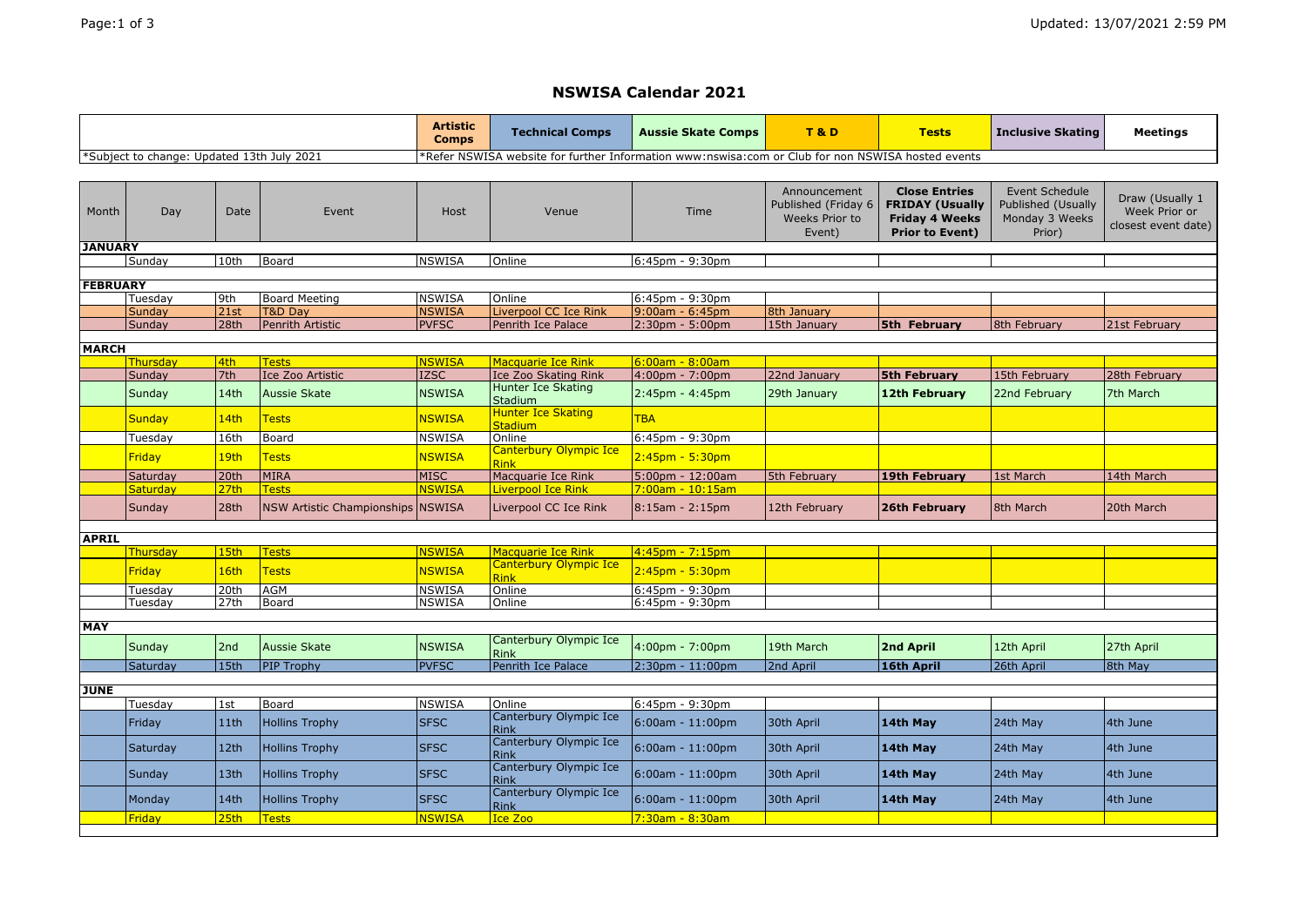## **NSWISA Calendar 2021**

|                                            |               |                   |                                                      | <b>Artistic</b><br><b>Comps</b> | <b>Technical Comps</b>                                                                            | <b>Aussie Skate Comps</b> | T&D                                                                    | <b>Tests</b>                                                                                      | <b>Inclusive Skating</b>                                                | <b>Meetings</b>                                         |  |
|--------------------------------------------|---------------|-------------------|------------------------------------------------------|---------------------------------|---------------------------------------------------------------------------------------------------|---------------------------|------------------------------------------------------------------------|---------------------------------------------------------------------------------------------------|-------------------------------------------------------------------------|---------------------------------------------------------|--|
| *Subject to change: Updated 13th July 2021 |               |                   |                                                      |                                 | Refer NSWISA website for further Information www:nswisa:com or Club for non NSWISA hosted events* |                           |                                                                        |                                                                                                   |                                                                         |                                                         |  |
|                                            |               |                   |                                                      |                                 |                                                                                                   |                           |                                                                        |                                                                                                   |                                                                         |                                                         |  |
| Month                                      | Day           | Date              | Event                                                | Host                            | Venue                                                                                             | Time                      | Announcement<br>Published (Friday 6<br><b>Weeks Prior to</b><br>Event) | <b>Close Entries</b><br><b>FRIDAY (Usually</b><br><b>Friday 4 Weeks</b><br><b>Prior to Event)</b> | Event Schedule<br><b>Published (Usually</b><br>Monday 3 Weeks<br>Prior) | Draw (Usually 1<br>Week Prior or<br>closest event date) |  |
| <b>JULY</b>                                |               |                   |                                                      |                                 |                                                                                                   |                           |                                                                        |                                                                                                   |                                                                         |                                                         |  |
|                                            | Thursdav      | 8th               | <b>Tests (POSTPONED)</b>                             | <b>NSWISA</b>                   | <b>Macquarie Ice Rink</b>                                                                         | $4:45$ pm - 7:15pm        |                                                                        |                                                                                                   |                                                                         |                                                         |  |
|                                            | Sundav        | 11th              | T & D Day (POSTPONED)                                | <b>NSWISA</b>                   | Erina Ice Arena                                                                                   | $2:30pm - 7:30pm$         |                                                                        |                                                                                                   |                                                                         |                                                         |  |
|                                            | Tuesday       | 13th              | Board                                                | <b>NSWISA</b>                   | Online                                                                                            | 6:45pm - 9:30pm           |                                                                        |                                                                                                   |                                                                         |                                                         |  |
|                                            | <b>AUGUST</b> |                   |                                                      |                                 |                                                                                                   |                           |                                                                        |                                                                                                   |                                                                         |                                                         |  |
|                                            |               |                   | Aussie Skate                                         |                                 |                                                                                                   |                           |                                                                        |                                                                                                   |                                                                         |                                                         |  |
|                                            | Sunday        | 1st               | (RESCHEDULED)                                        | <b>NSWISA</b>                   | Ice Zoo Ice Rink                                                                                  | $4:00pm - 7:00pm$         | 4th June                                                               | 18th June                                                                                         | 28th June                                                               | 13th July                                               |  |
|                                            | Saturday      | 7th               | <b>SFSC Trophy Night &amp; Club</b><br>Championships | <b>SFSC</b>                     | Canterbury Olympic Ice<br>Rink                                                                    | $5:00$ pm - 11:00pm       | 25th June                                                              | 16th July                                                                                         | 19th July                                                               | 31st July                                               |  |
|                                            | Sunday        | 8th               | <b>SFSC Trophy Night &amp; Club</b><br>Championships | <b>SFSC</b>                     | Canterbury Olympic Ice<br>Rink                                                                    | 3:45pm - 11:00pm          | 25th June                                                              | 9th July                                                                                          | 19th July                                                               | 31st July                                               |  |
|                                            | Sunday        | $\overline{22nd}$ | <b>IZSC Championships</b>                            | <b>IZSC</b>                     | Ice Zoo Ice Rink                                                                                  | 4:00pm - 7:30pm           | 9th July                                                               | 23rd July                                                                                         | 2nd August                                                              | 15th August                                             |  |
|                                            | Friday        | 27th              | Sydney Synch Festival                                | <b>NSWISA</b>                   | Penrith Ice Palace                                                                                | 12:00pm - 6:30pm          | 16th July                                                              | 30th July                                                                                         | 9th August                                                              | 22nd August                                             |  |
|                                            | Saturdav      | 28th              | <b>Sydney Synch Festival</b>                         | <b>NSWISA</b>                   | Penrith Ice Palace                                                                                | $10:00$ am - 9:00pm       | 16th July                                                              | 30th July                                                                                         | 9th August                                                              | 22nd August                                             |  |
|                                            | Sunday        | 29th              | <b>Sydney Synch Festival</b>                         | <b>NSWISA</b>                   | <b>Penrith Ice Palace</b>                                                                         | $6:00$ am - $10:30$ am    | 16th July                                                              | 30th July                                                                                         | 9th August                                                              | 22nd August                                             |  |
|                                            | Tuesday       | 31st              | Board                                                | <b>NSWISA</b>                   | Online                                                                                            | $6:45$ pm - 9:30pm        |                                                                        |                                                                                                   |                                                                         |                                                         |  |
| <b>SEPTEMBER</b>                           |               |                   |                                                      |                                 |                                                                                                   |                           |                                                                        |                                                                                                   |                                                                         |                                                         |  |
|                                            | Saturday      | 4th               | <b>MISC Championships</b>                            | <b>MISC</b>                     | Macquarie Ice Rink                                                                                | $4:00$ pm - 11:00pm       | 23rd July                                                              | <b>6th August</b>                                                                                 | 16th August                                                             | 29th August                                             |  |
|                                            | Saturday      | 11th              | <b>Sydney Theatre Cup</b>                            | <b>SIT</b>                      | Penrith Ice Palace                                                                                | $2:30pm - 4:00pm$         | 30th July                                                              | <b>13th August</b>                                                                                | 23rd August                                                             | 4th September                                           |  |
|                                            | Saturday      | 11th              | <b>Aussie Skate</b>                                  | <b>NSWISA</b>                   | Penrith Ice Palace                                                                                | 4:15pm - 6:30pm           | 30th July                                                              | <b>13th August</b>                                                                                | 23rd August                                                             | 4th September                                           |  |
|                                            | Sunday        | 19th              | <b>MJS Trophy</b><br>(RESCHEDULED)                   | <b>HISC</b>                     | Hunter Ice Skating<br><b>Stadium</b>                                                              | 8:00am to 7:00pm          | 6th August                                                             | 20th August                                                                                       | 30th Agust                                                              | 11th September                                          |  |
|                                            | <b>Sunday</b> | 19th              | Tests (RESCHEDULED)                                  | <b>HISC</b>                     | <b>Hunter Ice Skating</b><br><b>Stadium</b>                                                       | <b>TBC</b>                |                                                                        |                                                                                                   |                                                                         |                                                         |  |
| <b>OCTOBER</b>                             |               |                   |                                                      |                                 |                                                                                                   |                           |                                                                        |                                                                                                   |                                                                         |                                                         |  |
|                                            | Saturday      | 2nd               | <b>NSW State Championships</b>                       | <b>NSWISA</b>                   | Macquarie Ice Rink                                                                                | <b>TBA</b>                | 20th August                                                            | <b>3rd September</b>                                                                              | 13th September                                                          | 25th September                                          |  |
|                                            | Sundav        | 3rd               | <b>NSW State Championships</b>                       | <b>NSWISA</b>                   | Macquarie Ice Rink                                                                                | <b>TBA</b>                | 20th August                                                            | <b>3rd September</b>                                                                              | 13th September                                                          | 25th September                                          |  |
|                                            | Monday        | 4th               | <b>NSW State Championships</b>                       | <b>NSWISA</b>                   | Macquarie Ice Rink                                                                                | <b>TBA</b>                | 20th August                                                            | <b>3rd September</b>                                                                              | 13th September                                                          | 25th September                                          |  |
|                                            | Tuesdav       | 12th              | Board                                                | <b>NSWISA</b>                   | Online                                                                                            | 6:45pm - 9:30pm           |                                                                        |                                                                                                   |                                                                         |                                                         |  |
|                                            | Saturday      | 23rd              | Aussie Skate                                         | <b>NSWISA</b>                   | Liverpool CC Ice Rink                                                                             | 7:00am - 10:00am          | 10th September                                                         | 24th September                                                                                    | 4th October                                                             | 16th October                                            |  |
|                                            | Saturday      | 23rd              | Triple Challenge Stars &<br><b>Skates Artistic</b>   | <b>LCCISC</b>                   | Liverpool CC Ice Rink                                                                             | 10:15am - 12:45pm         | 10th September                                                         | 24th September                                                                                    | 4th October                                                             | 16th October                                            |  |
|                                            | Sunday        | 24th              | <b>Triple Challenge Southern</b><br><b>Classic</b>   | <b>LCCISC</b>                   | Liverpool CC Ice Rink                                                                             | 9:00am - 5:00pm           | 10th September                                                         | 24th September                                                                                    | 4th October                                                             | 16th October                                            |  |
|                                            |               |                   |                                                      |                                 |                                                                                                   |                           |                                                                        |                                                                                                   |                                                                         |                                                         |  |
| <b>NOVEMBER</b>                            | Mondav        | 8th               | <b>Tests</b>                                         | <b>NSWISA</b>                   | Penrith Ice Palace                                                                                | 3pm - 5:30pm              |                                                                        |                                                                                                   |                                                                         |                                                         |  |
|                                            | Thursday      | 11th              | <b>Tests</b>                                         | <b>NSWISA</b>                   | Macquarie Ice Rink                                                                                | $6:00am - 8:00am$         |                                                                        |                                                                                                   |                                                                         |                                                         |  |
|                                            | Tuesday       | 16th              | Board                                                | <b>NSWISA</b>                   | Online                                                                                            | 6:45pm - 9:30pm           |                                                                        |                                                                                                   |                                                                         |                                                         |  |
|                                            | Saturday      | 27th              | <b>AFSC</b>                                          | <b>ISQ</b>                      | Boondall                                                                                          |                           |                                                                        |                                                                                                   |                                                                         |                                                         |  |
|                                            | Sunday        | 28th              | <b>AFSC</b>                                          | <b>ISO</b>                      | Boondall                                                                                          |                           |                                                                        |                                                                                                   |                                                                         |                                                         |  |
|                                            | Monday        | 29th              | <b>AFSC</b>                                          | <b>ISQ</b>                      | Boondall                                                                                          |                           |                                                                        |                                                                                                   |                                                                         |                                                         |  |
|                                            | Tuesdav       | 30th              | <b>AFSC</b>                                          | <b>ISO</b>                      | Boondall                                                                                          |                           |                                                                        |                                                                                                   |                                                                         |                                                         |  |
|                                            |               |                   |                                                      |                                 |                                                                                                   |                           |                                                                        |                                                                                                   |                                                                         |                                                         |  |